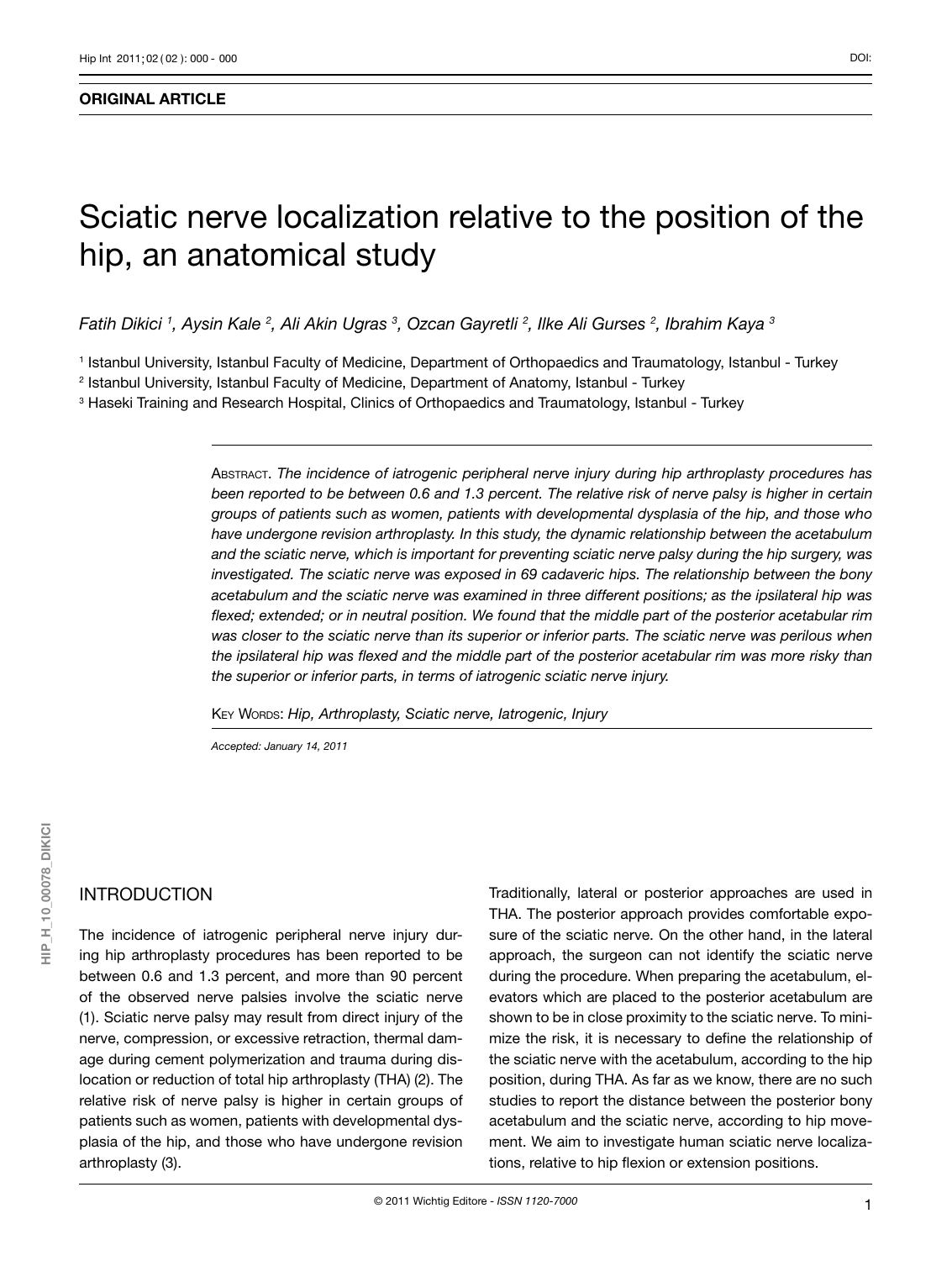

**Fig. 1 -** *Photographs of cadaveric dissection, demonstrating the Moore approach to the sciatic nerve (left hip);* **A)** *After elevating the gluteus maximus muscle, piriformis (P), gemellus superior (GS), obturator internus (OI), gemellus inferior (GI) muscles and the sciatic nerve were seen; B) Posterior joint capsule was removed to reveal the acetabular rim. Three reference points on the acetabular rim are marked as I (superior), II (middle), and III (inferior). To measure the distance between the sciatic nerve and the reference points, vertical lines were drawn to the sciatic nerve.*

#### MATERIALS AND METHODS

An anatomic cadaveric dissection study was performed in the Anatomy Department of the Istanbul Faculty of Medicine. We used 39 cadavers with 69 hips. Remaining nine hips were excluded because of the decomposition of the related region's integrity. 34 cadavers were male and five were female. Each cadaver was placed in the prone position on a stainless steel table. The sciatic nerve was exposed via a Moore approach; the piriformis, obturator internus, superior gemellus, and inferior gemellus muscles, as well as, the posterior joint capsule were removed to reveal the acetabulum and the sciatic nerve (Fig. 1). To determine the relationship between the sciatic nerve and acetabulum, we used three reference points on the acetabular rim as superior, middle, and inferior (Figs. 1, 2). The most proximal point of the superior acetabular rim was considered as the 12 o'clock position. The superior reference point was the one o'clock position for the left hip and the 11 o'clock position for the right hip. The middle reference point was the 3 o'clock position for the left hip and 9 o'clock position for the right hip. The inferior reference point was the 5 o'clock position for left hip and 7 o'clock position for the right hip (Fig. 2). The distances on the vertical axis between the reference points and the sciatic nerve were measured with a digital callipers when the hip was extended, flexed, and in the neutral position.

#### *Statistics*

Statistical analyses were performed with the NCSS 2007 pocket program. Results were evaluated with descriptive statistical methods such as mean and standard deviation. Kruskal Wallis analysis was used to compare the groups and Dunn's multiple comparison test was used to compare the subgroups. Significance level was set to  $p < 0.05$ .

## RESULTS

59 male hips compared to 10 female hip, but there was no statistical difference between male and female hips.

The superior reference point is significantly distant, relative to the middle reference point, regarding all positions of the hip ( $p < 0.0001$ ). The middle reference point is significantly close, relative to the inferior reference point, for all positions of the hip ( $p < 0.001$ ) (Tab. I). Thus, for all positions of the hip, the closest point to the sciatic nerve is the middle reference point, as compared to the superior and inferior reference points (Tab. II).

For the middle reference point, the mean extension measurement is significantly distant compared to the mean flexion measurement ( $p = 0,0001$ ), and the mean extension measurement is significantly distant compared to the mean neutral measurement ( $p = 0.031$ ). Therefore, the saf-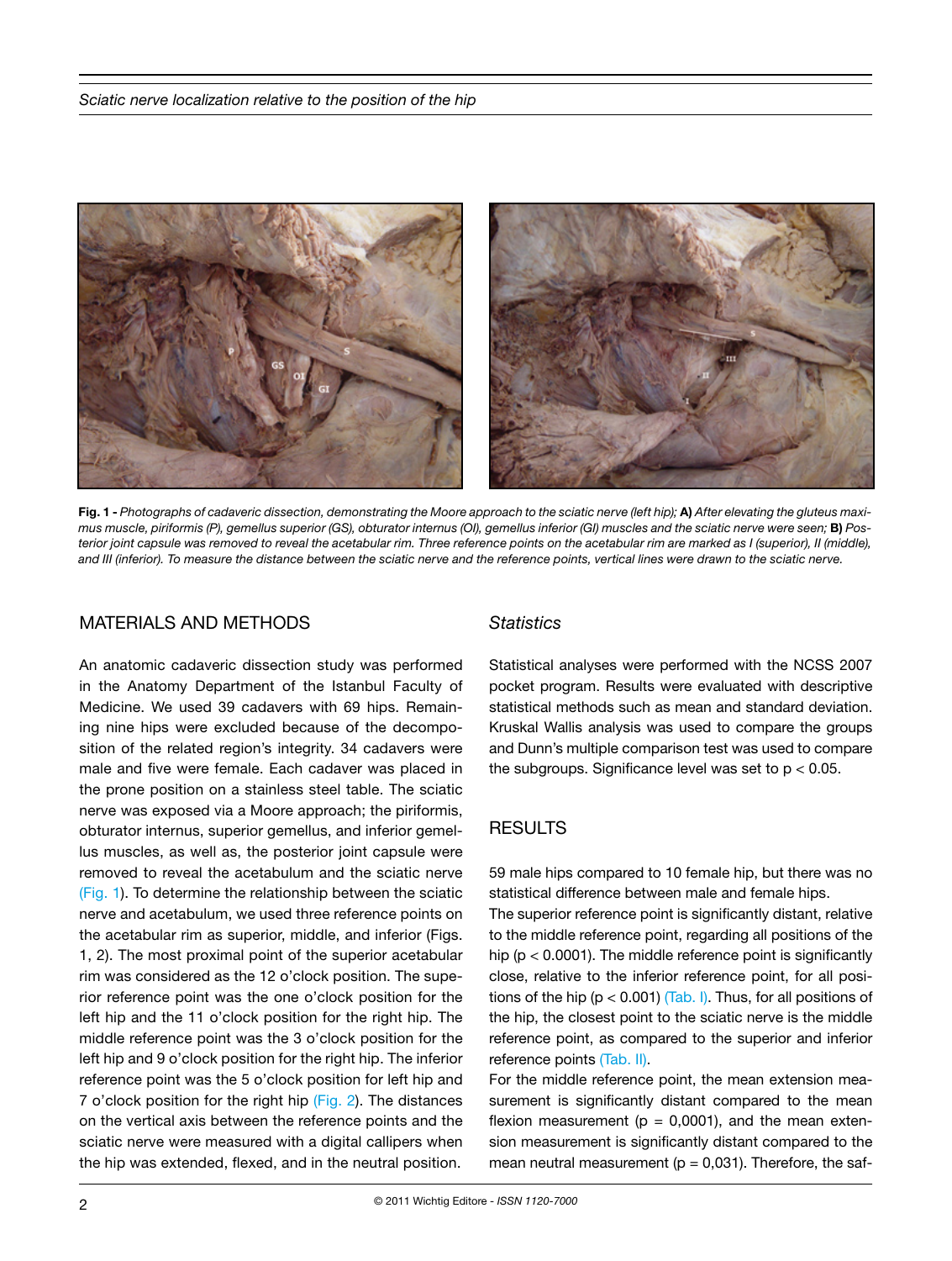#### *Dıkıcı et al*

est retractor replacement posture for the middle reference point is in extension (Tab. III).

Except for the superior reference point, the flexion posture is more risky than the neutral or extension position with respect to the middle and inferior reference points  $(p < 0.046, p < 0.011,$  and  $p < 0.0001$ , respectively) (Tab. III). For flexion posture of the hip, the safest point for retractor replacement is the superior reference point (p < 0.0001) (Table I).

# **DISCUSSION**

We know that the acetabular quadrant system, that has been described by Wasielewski, helps surgeons during transacetabular screw placement in THA (4). The posterior superior, and posterior inferior acetabular quadrants contain the best available bone stock and are relatively safe for the transacetabular screw placement (4). The most important structure that is defined in the posterior quadrant is the sciatic nerve. The relative risk of the sciatic nerve palsy is higher in certain groups of patients such as women, patients with developmental dysplasia of the hip, and those who have undergone revision arthroplasty (3). We studied in normal hips, and no significance difference found between male and female hips.

## **TABLE I -** KRUSKAL WALLIS (KW) TEST RESULTS

|  | п |  |
|--|---|--|

**Fig. 2 -** *Bony anatomy of the left hip is seen from the posterior aspect. The superior reference point (I) is the 1 o'clock position, the middle reference point (II) is the 3 o'clock position, and the inferior reference point (III) is the 5 o'clock position.*

In the lateral Hardinge approach, the surgeon should place the retractor on the posterior bony acetabulum for better exposure. As a result of this study, it has been found that the middle reference point, which is always used for acetabular retractors, is more risky than the superior or inferior reference points for the sciatic nerve injury. The

| <b>Hip position</b>      | <b>Flexion</b>   | Neutral          | Extension        | <b>KW</b> | p      |  |
|--------------------------|------------------|------------------|------------------|-----------|--------|--|
| Superior reference point | $24,42 \pm 4,95$ | $25.66 \pm 4.96$ | $26.82 \pm 5.19$ | 8,77      | 0,012  |  |
| Middle reference point   | $19,36 \pm 4,11$ | $21.05 \pm 4.03$ | $22.84 \pm 4.26$ | 22.50     | 0,0001 |  |
| Inferior reference point | $22.2 \pm 4.72$  | $24.74 \pm 4.98$ | $26.47 \pm 5.59$ | 19.88     | 0,0001 |  |
| <b>KW</b>                | 35,82            | 33,61            | 25,61            |           |        |  |
| р                        | 0.0001           | 0.0001           | 0,0001           |           |        |  |

#### **TABLE II -** DUNN'S MULTIPLE COMPARISON TEST

#### **TABLE III -** DUNN'S MULTIPLE COMPARISON TEST

|                     | <b>Flexion</b> | Neutral | <b>Extension</b> |                     | Superior | <b>Middle</b> | <b>Inferior</b> |
|---------------------|----------------|---------|------------------|---------------------|----------|---------------|-----------------|
| Superior / Middle   | 0.0001         | 0.0001  | 0.0001           | Flexion / Neutral   | 0.317    | 0.046         | 0,011           |
| Superior / Inferior | 0.014          | 0.478   | 0.912            | Flexion / Extension | 0.015    | 0.0001        | 0,0001          |
| Middle / Inferior   | 0.001          | 0.0001  | 0.0001           | Neutral / Extension | 0.365    | 0.031         | 0,116           |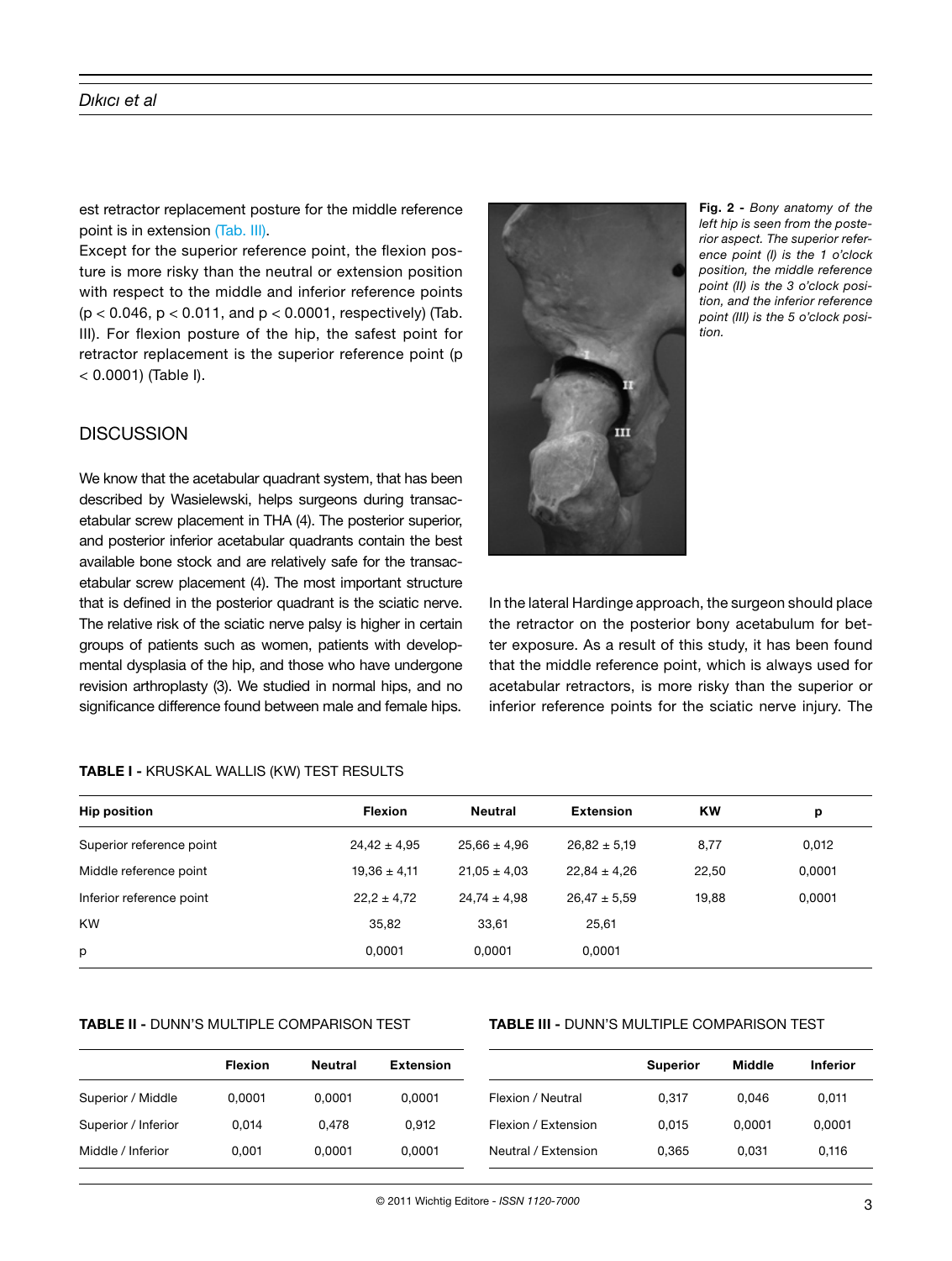surgeon should prefer the posteroinferior acetabulum instead of the middle one or should put a retractor to the middle of the posterior acetabulum when the hip is in extension posture.

This is particularly important in hip arthroscopy. The posterolateral portal is closest to the sciatic nerve at the level of the capsule, with the average distance of 2.9 cm (5). Our direction should not course to the middle part of the posterior acetabulum when introducing the posterolateral portal.

The current data support a correlation between the position of the hip and localization of the sciatic nerve. The sciatic nerve is at a risk when the hip is in the flexion posture. In a study of Fleming et al, significant increases in strain (up to 30 percent) in the sciatic nerve were observed during flexion of the hip and extension of the knee (3). Borelli and coworkers demonstrated that intraneural tissue fluid pressures, measured within a localized section of the sciatic nerve, appeared to exceed the published critical thresholds for alterations of blood flow and neural function only when the hip was flexed to 90 degrees and the knee was fully extended (6). Another study in canine sciatic nerves showed that while the hip was flexed and internal rotated and the knee was slightly flexed, blood flow was decreased (7). Maintaining the hip in neutral or in extension position during the acetabular procedure can keep us in a safe distance from the sciatic nerve reduce tension on the nerve, preserve its blood supply, and decrease the risk of nerve palsy. The result of the study reveals that, retractors should not be used in the flexion posture of the hip. If necessary, posterosuperior acetabulum should be used for retractor placement.

Some surgeons advocate resecting the posterior capsule, especially when the posterior capsule is tight (8). However, we think that the posterior capsule is a preventive tissue to avoid retractors to be placed too deep, and thus protects the sciatic nerve. We prefer not to resect the posterior capsule in cases such as primary coxarthrosis or non-dysplastic hips.

The surgeon must be aware of another important anatomical characteristics of the sciatic nerve. Exiting from the greater sciatic notch, the sciatic nerve descends between the greater trochanter of the femur and the ischial tuberosity. The nerve passes along the back of the thigh, where it is crossed by the long head of the biceps femoris muscle and it divides into the tibial and common peroneal (fibular) nerves proximal to the knee. The actual level of division is very variable as the tibial and common peroneal nerves are structurally separate and only loosely connected throughout their proximal course (9). Therefore, if the sciatic nerve is damaged with the malposition of the retractor, the patient can have just fibular nerve palsy rather than total sciatic nerve palsy.

Several limitations of this model should be acknowledged. We did not determine sciatic nerve localization relative to knee position, because all knees were in the extension position. Moreover, it would be better for us to use an equal number of female and male cadavers for statistical conclusion.

In conclusion, sciatic nerve localization is influenced by the position of the ipsilateral limb. The sciatic nerve is at risk when the hip is in the flexed posture and the closest point between the posterior acetabulum and sciatic nerve is the middle part of the posterior acetabular rim. We should prefer posterior acetabulum for retractor placement when the hip is in the extension posture or at least neutral posture. We should keep away from the middle of the posterior bony acetabulum during THA.

## ACKNOWLEDGEMENTS

*Statistical consultation of this study was provided by Rana Konyalioglu, Istanbul University Medical Faculy Graduate School Of Health Sciences, Department of Biostatistics MSC.*

*Financial support: No sources or public and private grants and funds were used in support of this study.*

*Conflict of interest statement: All authors state that they have no proprietary interest.*

Address for correspondence: Ali Akin Ugras, MD. Haseki Training and Research Hospital Department of Orthopaedics 34093 Fatih, Istanbul, Turkey akinugras@gmail.com